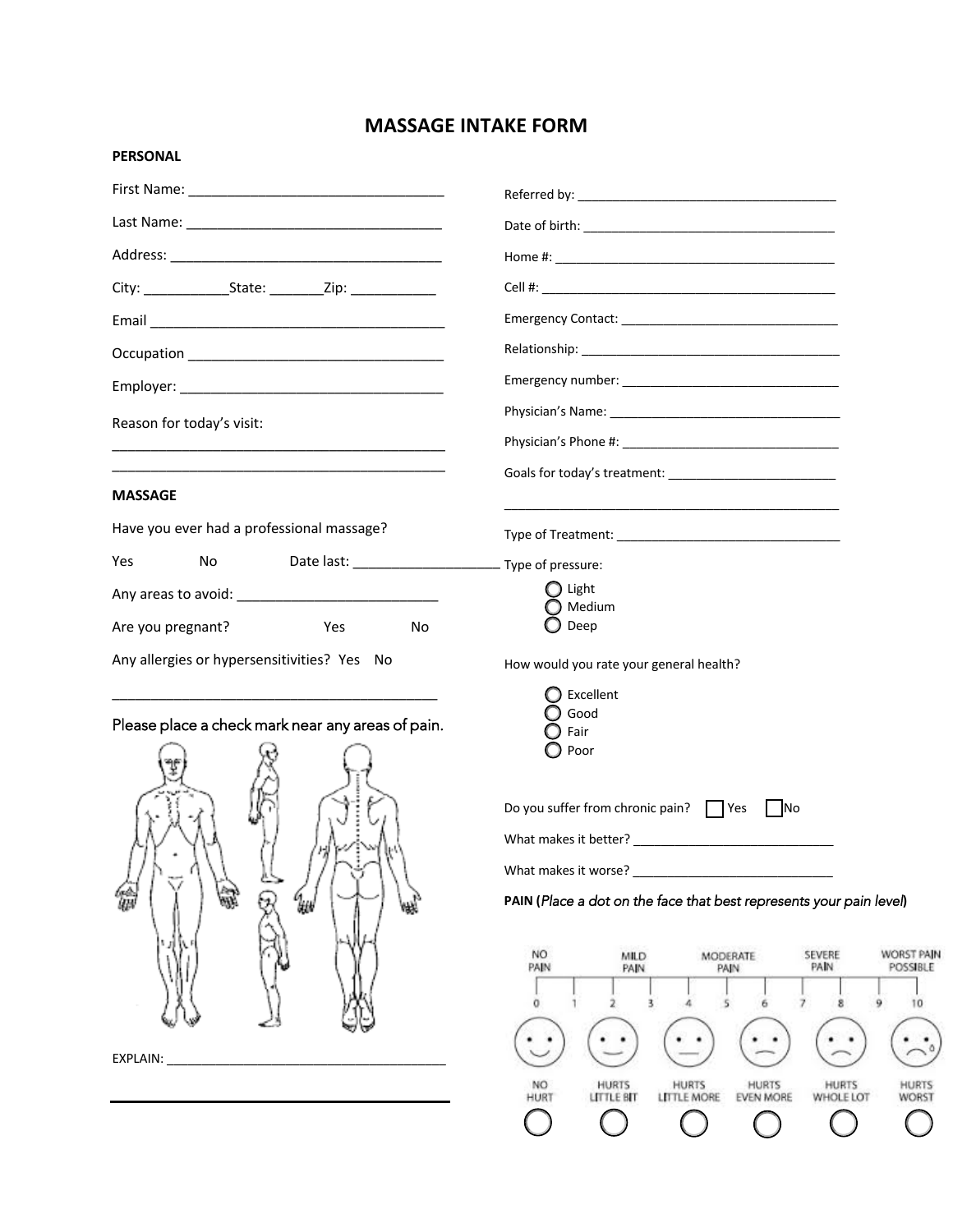# **MEDICAL**

List current medications name and use:

\_\_\_\_\_\_\_\_\_\_\_\_\_\_\_\_\_\_\_\_\_\_\_\_\_\_\_\_\_\_\_\_\_\_\_\_\_\_\_\_\_\_\_

 $\mathcal{L}_\text{max}$  , and the set of the set of the set of the set of the set of the set of the set of the set of the set of the set of the set of the set of the set of the set of the set of the set of the set of the set of the

List any major accidents or surgeries/date:

\_\_\_\_\_\_\_\_\_\_\_\_\_\_\_\_\_\_\_\_\_\_\_\_\_\_\_\_\_\_\_\_\_\_\_\_\_\_\_\_\_\_\_

**SKIN& INFECTIONS**

\_\_\_\_\_\_\_\_\_\_\_\_\_\_\_\_\_\_\_\_\_\_\_\_\_\_\_\_\_\_\_\_\_\_\_\_\_\_\_\_\_\_\_

## **HEAD/NECK**

|                               | Headache/ Migraines                                                                                           | <b>Hepatitis</b>                       |
|-------------------------------|---------------------------------------------------------------------------------------------------------------|----------------------------------------|
|                               | Ringing in ears                                                                                               | Herpes                                 |
|                               | Vertigo/Dizziness                                                                                             | Lyme Disease                           |
|                               | <b>Hearing loss</b>                                                                                           | Tuberculosis                           |
|                               | Vision problems                                                                                               | Eczema/psoriasis                       |
|                               | <b>RESPIRATORY</b>                                                                                            | HIV/AIDS<br>Infectious skin conditions |
|                               | Asthma                                                                                                        |                                        |
|                               | Chronic cough                                                                                                 |                                        |
|                               | Emphysema                                                                                                     | <b>NERVOUS</b>                         |
|                               | Shortness of Breath                                                                                           |                                        |
|                               | Sinusitis                                                                                                     | Sciatica                               |
|                               | Frequent colds                                                                                                | Seizures                               |
|                               | Smoker #_______ per day: ________                                                                             | Epilepsy                               |
|                               | COVID-19                                                                                                      | Multiple sclerosis                     |
|                               |                                                                                                               | Numbness/tingling                      |
|                               |                                                                                                               | Sensory loss or change                 |
| <b>MUSCULOSKELETAL SYSTEM</b> |                                                                                                               |                                        |
|                               |                                                                                                               | <b>CARDIOVASCULAR</b>                  |
|                               | Arthritis                                                                                                     |                                        |
|                               | Osteoporosis                                                                                                  | High blood pressure                    |
|                               | <b>Bursitis</b>                                                                                               | Low blood pressure                     |
|                               | Tendonitis                                                                                                    | Heart attack                           |
|                               | TMJ/Jaw pain                                                                                                  | Heart disease                          |
|                               | Artificial joint/plates/pins/wires                                                                            | Stroke                                 |
|                               | Family history of arthritis                                                                                   | Poor circulation                       |
|                               | Strains or sprains                                                                                            | Pacemaker                              |
|                               |                                                                                                               | Phlebitis/varicose veins               |
|                               | <b>OTHER CONDITIONS</b>                                                                                       | Chronic congestive heart failure       |
|                               | Cancer                                                                                                        | <b>Blood clots</b>                     |
|                               | <b>Diabetes</b>                                                                                               | <b>REPRODUCTIVE</b>                    |
|                               | Anxiety                                                                                                       |                                        |
|                               | Depression                                                                                                    | Pregnant                               |
|                               | Fibromyalgia                                                                                                  | Given birth                            |
|                               | Other and the contract of the contract of the contract of the contract of the contract of the contract of the | Gynecological problems                 |
|                               |                                                                                                               | Miscarriage                            |

 $\overline{\phantom{a}}$  , and the set of the set of the set of the set of the set of the set of the set of the set of the set of the set of the set of the set of the set of the set of the set of the set of the set of the set of the s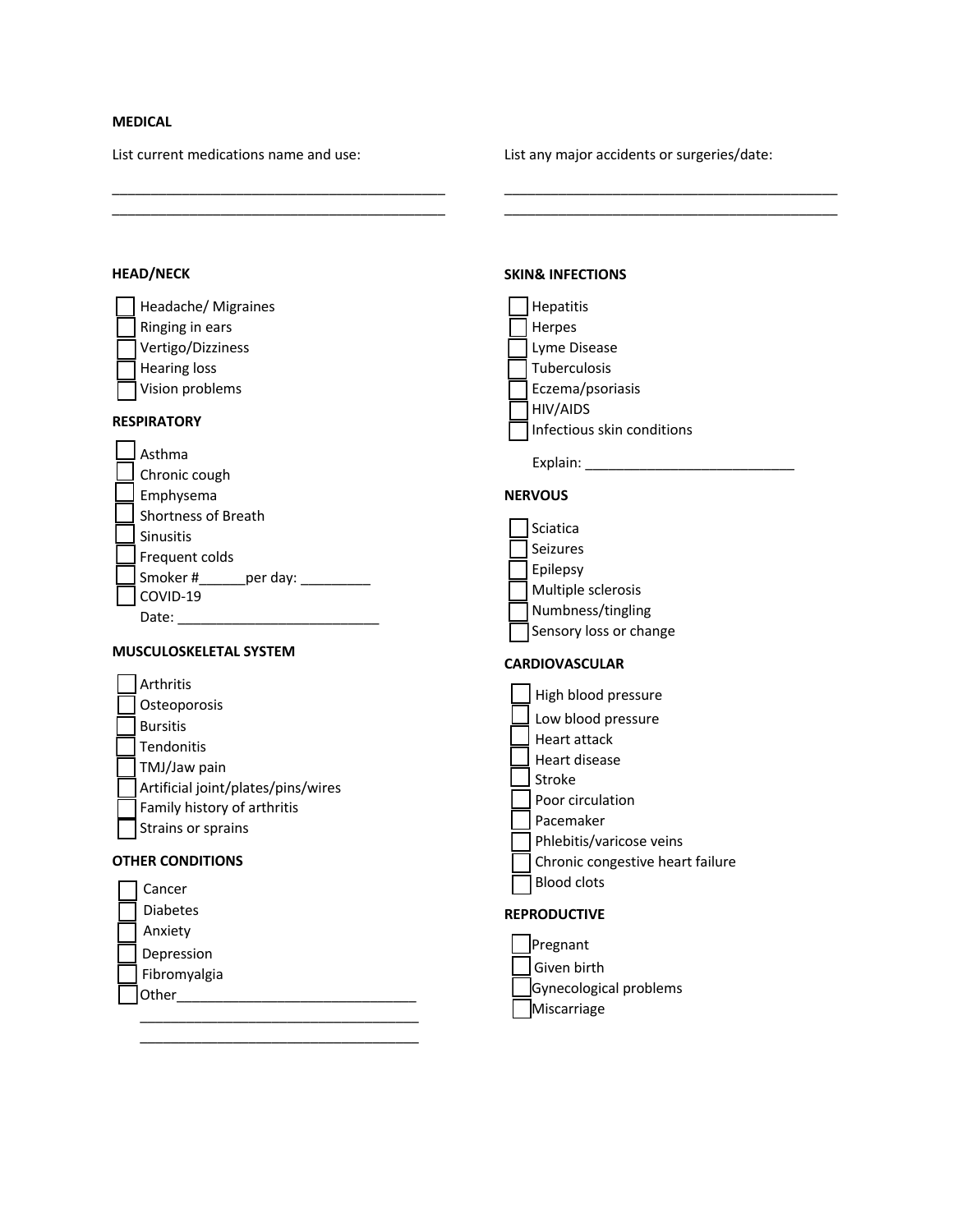# **POLICY NOTIFICATION**

We appreciate that you've chosen us for your massage and bodywork needs. TO provide the best sevice possible to our clients, we have implemented the following policies:

### **CANCELLATIONS**

We respectfully ask that you provide us with 12-24-hour notice of any schedule changes or cancellation requests. Please understand that when you cancel or miss your appointment without providing adequate notice, we are often unable to fill that appointment time. This is an inconvenience to your therapist and also means our other clients miss the chance to receive the services they too may need. For this reason, you will be charged 50% of the service fee for the first missed session and 100% of the session fee for each session thereafter. We also reserve the right to require a credit card number to be given to book any future appointments so that appropriate fees may be charged if late cancellation does occur.

We understand that emergency situations can arise and illnesses do occur at inopportune times. If you are sick, have a fever, known infection or have experienced vomiting and or diarrhea within 24 hours prior to your appointment time, we request that you CANCEL your appointment. Inclement weather may also result in the need for late cancelations. We will do our best to give advanced notice if we are closing or need to reschedule and we ask that you do the same. Please, DO NOT risk your safety trying to make your appointment. Late cancellation due to emergencies, illnesses or inclement weather will generally not result in any missed session charges, but may be determined on a case-to-case basis.

### **LATE ARRIVAL**

We request that you arrive 5-10 minutes prior to your appointment time to allow time to fill out any required paperwork as well as answer any intake questions your therapist may have. WE understand that issues can arise that may cause you to be late for your appointment. However, we ask that you call to inform us if this ever occurs so we can do our best to accommodate you. Appointment times are reserved for each client, so often times we cannot exceed that reserved time without making the next client late. For this reason, arriving after your appointment time may result in loss of time from your massage so that your session ends at the scheduled time. Full-service fees will be charged even when sessions are shortened due to late arrival. In return we will do our best to be on time, and if we are unable to do so we will add time to your session to make up for our late arrival or adjust the service charge accordingly.

### **INAPPROPRIATE BEHAVIOR**

Massage therapy is for relaxation, medical and therapeutic purposes only. There is absolutely NO sexual component to massage whatsoever. Any insinuation, joke, gesture, conversation, or request otherwise will result in immediate termination of your session and a refusal of any and all services in the future. You will be charged the full-service fee regardless of the length of time of your session. Depending on the behavior exhibited, we may also file a report with the local authorities if necessary. Please treat your therapist with respect and dignity as you will be treated the same in return.